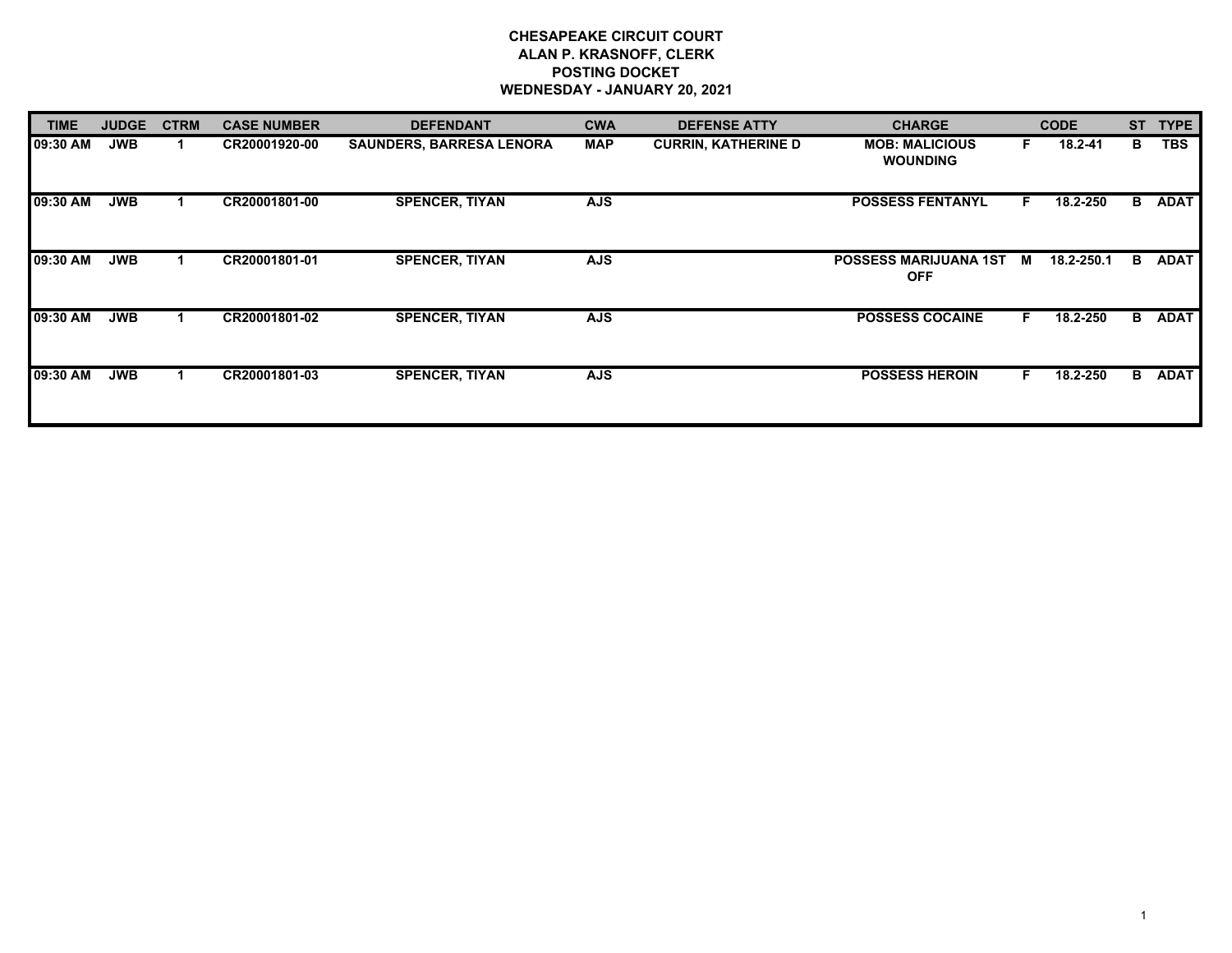## **CHESAPEAKE CIRCUIT COURT CIVIL MOTIONS DOCKET WEDNESDAY, JANUARY 20, 2021**

| <b>Hearing</b><br>Time | Judge       | Court-<br>room          | Case #        | <b>Plaintiff</b>                           | <b>Defendant</b>                          | <b>Plaintiff Attorney</b>                | <b>Defendant Attorney</b> | <b>Hearing</b><br><b>Type</b> | <b>Duration</b>   |
|------------------------|-------------|-------------------------|---------------|--------------------------------------------|-------------------------------------------|------------------------------------------|---------------------------|-------------------------------|-------------------|
| 09:00 AM               | <b>JWB</b>  | 4                       | CL20008337-00 | *SESAY, ABDUL                              | <b>SESAY, ABDUL RASHAD</b>                | <b>SMITH, SANDRA L</b>                   | <b>PROSE</b>              | <b>APTG</b>                   | 15M 0 H 0 D       |
| 10:30 AM               | <b>JWB</b>  | <b>WEBX</b>             | CL19007398-00 | <b>CLAIBORNE, LAMAR</b>                    | <b>CLAIBORNE, LATOYA</b>                  | <b>PROSE</b>                             | <b>PROSE</b>              | <b>FD</b>                     | 15M 0 H 0 D       |
| 01:00 PM               | <b>JWB</b>  | <b>WEBX</b>             | CL18006252-00 | <b>EDWARDS, LORI MICHELLE</b>              | <b>EDWARDS, DONALD PAUL;</b><br><b>JR</b> | PRO SE                                   | <b>AMICK, REGINA F</b>    | <b>PRES</b>                   | 30M 0 H 0 D       |
| 02:00 PM               | <b>JWB</b>  | 4                       | CL20007899-00 | <b>COMMONWEALTH</b>                        | *CUFFEE, ANTONIO TOBIAS                   | <b>BURRELL, KAREN J</b>                  | <b>PROSE</b>              | <b>FOF</b>                    | M H D             |
| 02:00 PM               | <b>JWB</b>  | $\overline{\mathbf{4}}$ | CL20008451-00 | <b>COMMONWEALTH OF</b><br><b>VIRGINIA</b>  | *VASQUEZ, CHRISTOPHER<br><b>BRANDON</b>   | <b>BURRELL, KAREN</b>                    | PRO SE                    | <b>FOF</b>                    | MHD               |
| 02:00 PM               | <b>JWB</b>  | 4                       | CL20008453-00 | <b>COMMONWEALTH OF</b><br><b>VIRGINIA</b>  | *WHITFIELD, WALTER                        | <b>BURRELL, KAREN J</b>                  | PRO SE                    | <b>FOF</b>                    | M H D             |
| 03:15 PM               | <b>JWB</b>  | <b>WEBX</b>             | CL19000306-00 | <b>KERSHAW, ERIK D</b>                     | <b>KERSHAW, REBECCA C</b>                 | <b>PROSE</b>                             | <b>PROSE</b>              | <b>PL</b>                     | <b>OM 1 H 0 D</b> |
| 09:00 AM               | <b>MATA</b> | <b>WEBX</b>             | CL19003749-00 | <b>RUSSELL, JEFF</b>                       | <b>BREEDEN, JEREMY DANIEL</b>             | <b>MYERS, LENARD; II</b>                 | <b>HARTLEY, ALBERT R</b>  | <b>MOT</b>                    | 30M 0 H 0 D       |
| 09:00 AM               | <b>MATA</b> | <b>WEBX</b>             | CL19003749-00 | <b>RUSSELL, JEFF</b>                       | <b>BREEDEN, JEREMY DANIEL</b>             | <b>MYERS, LENARD; II</b>                 | <b>HARTLEY, ALBERT R</b>  | <b>COMP</b>                   | 15M 0 H 0 D       |
| 10:00 AM               | <b>MATA</b> | <b>WEBX</b>             | CL19007727-00 | <b>DARLING, PAULA LEE</b>                  | <b>DARLING, CULLEN RAYMOND</b>            | <b>SHAMES, STEVEN</b>                    | <b>HARDING, THOMAS F</b>  | <b>FD</b>                     | 15M 0 H 0 D       |
| 10:30 AM               | <b>MATA</b> | <b>WEBX</b>             | CL19004032-00 | <b>PLANTEN, JANICE</b><br><b>ELIZABETH</b> | <b>PLANTEN, DAVID ALLEN</b>               | <b>ROS-PLANAS, RITA</b><br><b>CARTER</b> | <b>HAMLET, BENJAMIN H</b> | <b>MOT</b>                    | 45M 0 H 0 D       |
| 11:30 AM               | <b>MATA</b> | <b>WEBX</b>             |               | CL20005989-00 CHAKLOS, KRYSTAL DAWNN       | <b>CHAKLOS, LEE GEORGE</b>                | <b>PINCUS, CHARLES L; III</b>            | <b>CAHILL, KARLY R</b>    | <b>DEM</b>                    | 15M 0 H 0 D       |
| 11:30 AM               | MATA        |                         |               | WEBX CL20005989-00 CHAKLOS, KRYSTAL DAWNN  | <b>CHAKLOS, LEE GEORGE</b>                | <b>PINCUS, CHARLES L; III</b>            | <b>CAHILL, KARLY R</b>    | <b>PL</b>                     | 45M 0 H 0 D       |
| 09:00 AM               | <b>RAB</b>  | <b>WEBX</b>             | CL20002134-00 | <b>COMER, BOBBY A</b>                      | <b>WANG, SHENGCHUN</b>                    | <b>PORCARO, ERIK</b>                     | <b>JHUN, HELEN</b>        | <b>MOT</b>                    | 45M 0 H 0 D       |